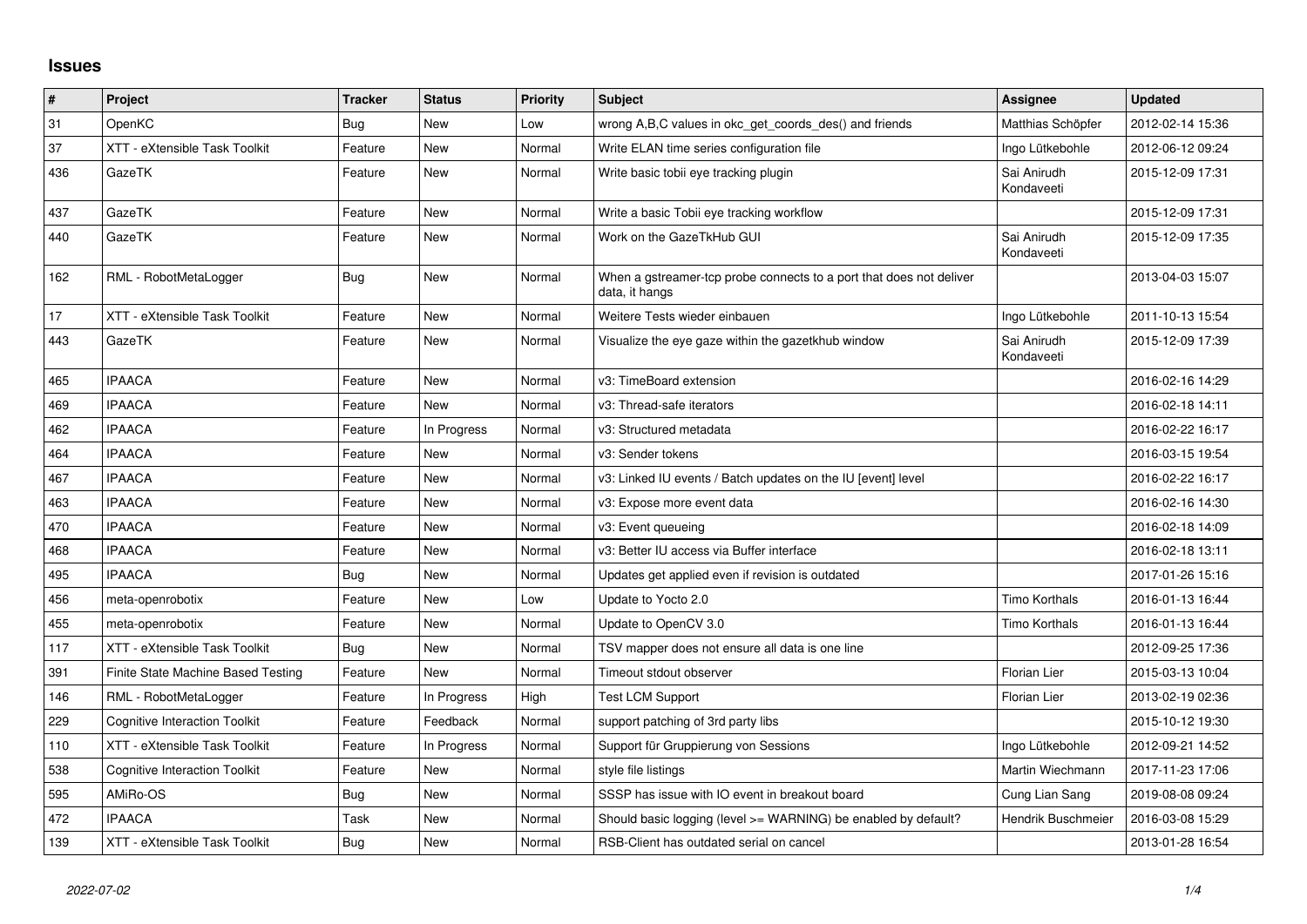| $\#$ | Project                              | <b>Tracker</b> | <b>Status</b> | <b>Priority</b> | Subject                                                                                              | <b>Assignee</b>           | <b>Updated</b>   |
|------|--------------------------------------|----------------|---------------|-----------------|------------------------------------------------------------------------------------------------------|---------------------------|------------------|
| 298  | <b>Cognitive Interaction Toolkit</b> | Bug            | Feedback      | Normal          | RSB nightly distribution fails due to XMLTIO Project that is only<br>available with authentification | Florian Lier              | 2015-08-26 09:27 |
| 496  | <b>IPAACA</b>                        | Bug            | <b>New</b>    | Normal          | RSB calls should never block                                                                         |                           | 2017-01-26 15:17 |
| 119  | XTT - eXtensible Task Toolkit        | <b>Bug</b>     | <b>New</b>    | Normal          | RSB binary support of TaskState                                                                      |                           | 2012-10-02 17:17 |
| 230  | <b>Cognitive Interaction Toolkit</b> | Feature        | <b>New</b>    | Low             | Replace unp program with more widely available alternatives in recipes                               |                           | 2015-08-26 09:30 |
| 20   | XTT - eXtensible Task Toolkit        | Feature        | New           | Normal          | Reject (instead of ignore) invalid messages                                                          | Ingo Lütkebohle           | 2011-10-16 13:19 |
| 112  | XTT - eXtensible Task Toolkit        | Feature        | In Progress   | Normal          | Recover from i/o errors                                                                              | Ingo Lütkebohle           | 2012-09-21 15:27 |
| 287  | <b>Cognitive Interaction Toolkit</b> | Feature        | New           | Normal          | Read branches out of git to reduce versioning efford.                                                |                           | 2016-04-08 15:17 |
| 144  | RML - RobotMetaLogger                | Support        | <b>New</b>    | Normal          | PYTHONPATH / LIBDIR unclear                                                                          | Florian Lier              | 2013-02-19 00:27 |
| 438  | GazeTK                               | Feature        | <b>New</b>    | Normal          | Protobuffer integration                                                                              | <b>Thies Pfeiffer</b>     | 2015-12-09 17:35 |
| 125  | XTT - eXtensible Task Toolkit        | Feature        | <b>New</b>    | Low             | Path language for dapi-json                                                                          |                           | 2012-11-16 10:37 |
| 407  | Finite State Machine Based Testing   | Bug            | <b>New</b>    | Normal          | Parallel component hangs and produces no output                                                      | Florian Lier              | 2015-03-26 11:39 |
| 129  | XTT - eXtensible Task Toolkit        | Bug            | <b>New</b>    | Low             | Overlapping task-initations break merge-support                                                      | Ingo Lütkebohle           | 2012-11-26 13:52 |
| 597  | <b>Cognitive Interaction Toolkit</b> | Bug            | <b>New</b>    | Normal          | Orchestration fails if single build job cancelled                                                    | Jan Moringen              | 2020-01-25 04:33 |
| 27   | OpenKC                               | <b>Bug</b>     | In Progress   | Low             | OpenKC doesn't find FRI headers                                                                      | Matthias Schöpfer         | 2012-01-16 13:47 |
| 414  | <b>Cognitive Interaction Toolkit</b> | Bug            | In Progress   | Normal          | Naming consistency                                                                                   |                           | 2015-08-24 21:12 |
| 426  | <b>Cognitive Interaction Toolkit</b> | Task           | <b>New</b>    | Normal          | Multiple build jobs per component                                                                    | Florian Lier              | 2015-10-14 17:32 |
| 122  | XTT - eXtensible Task Toolkit        | Support        | <b>New</b>    | Normal          | Move event id and timestamps into TaskState structure                                                | Ingo Lütkebohle           | 2012-10-29 17:05 |
| 591  | AMiRo-OS                             | Feature        | New           | Normal          | More generic QtCreator project setup                                                                 |                           | 2019-03-08 13:20 |
| 136  | XTT - eXtensible Task Toolkit        | Bug            | <b>New</b>    | Normal          | Modifying the specification for result_available can clash with updates                              |                           | 2012-12-19 10:46 |
| 113  | XTT - eXtensible Task Toolkit        | Feature        | New           | Low             | Merge-Support für EAF-Files                                                                          |                           | 2012-11-16 10:39 |
| 525  | <b>Cognitive Interaction Toolkit</b> | Bug            | <b>New</b>    | Normal          | Maven Template uses default profile                                                                  |                           | 2017-11-02 08:38 |
| 23   | RML - RobotMetaLogger                | Feature        | <b>New</b>    | Normal          | Manage capture configuration through CLI tool                                                        | Ingo Lütkebohle           | 2011-10-27 16:14 |
| 135  | XTT - eXtensible Task Toolkit        | Bug            | New           | Normal          | List-syntax creates object instead of list                                                           | Ingo Lütkebohle           | 2012-12-05 10:04 |
| 404  | <b>IPAACA</b>                        | Feature        | <b>New</b>    | Low             | JSON schema support                                                                                  |                           | 2015-03-26 10:42 |
| 403  | <b>IPAACA</b>                        | Feature        | In Progress   | High            | JSON payload support for ipaaca-java                                                                 | <b>Matthias Priesters</b> | 2016-02-16 14:48 |
| 39   | ivTools                              | Feature        | New           | Urgent          | ivTrace: Reload 3D world parameters                                                                  | Jens Peter<br>Lindemann   | 2012-06-28 15:51 |
| 283  | ivTools                              | Bug            | New           | High            | ivrender colors broken depending on Mesa3D version                                                   | Jens Peter<br>Lindemann   | 2014-07-10 16:07 |
| 488  | <b>IPAACA</b>                        | Feature        | New           | Normal          | ipaaca_pb2 should lie inside ipaaca package and in the PYTHONPATH                                    |                           | 2016-09-12 13:24 |
| 466  | <b>IPAACA</b>                        | Feature        | <b>New</b>    | Normal          | IPAACA v3                                                                                            |                           | 2016-02-16 14:52 |
| 26   | RML - RobotMetaLogger                | Feature        | New           | Normal          | integrate Video-Conversion Scripts                                                                   |                           | 2011-12-16 16:36 |
| 492  | Finite State Machine Based Testing   | <b>Bug</b>     | New           | Normal          | Installation fails on a fresh Ubuntu 14.04.4                                                         |                           | 2016-11-30 22:28 |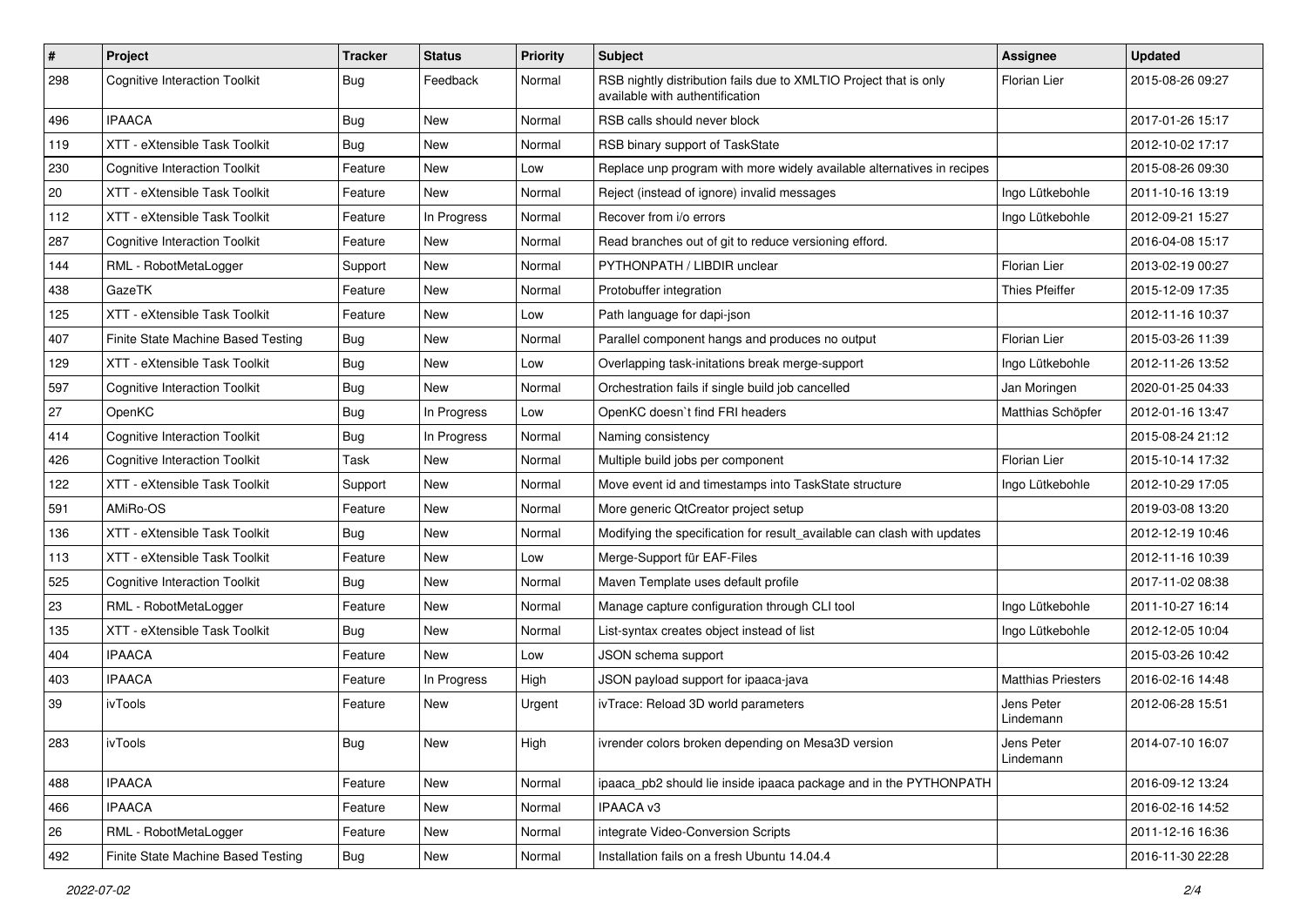| #   | Project                              | <b>Tracker</b> | <b>Status</b> | <b>Priority</b> | Subject                                                                    | <b>Assignee</b>      | <b>Updated</b>   |
|-----|--------------------------------------|----------------|---------------|-----------------|----------------------------------------------------------------------------|----------------------|------------------|
| 38  | XTT - eXtensible Task Toolkit        | Feature        | In Progress   | Normal          | Implement writing of list values for XOMPacker                             | Ingo Lütkebohle      | 2012-12-04 11:44 |
| 409 | Finite State Machine Based Testing   | Bug            | <b>New</b>    | Urgent          | Implement non-children killing process end strategy                        | Florian Lier         | 2015-09-22 10:31 |
| 40  | XTT - eXtensible Task Toolkit        | Feature        | <b>New</b>    | Low             | Implement listing available types in DAPILoader                            |                      | 2012-11-16 10:38 |
| 587 | AMiRo-OS                             | Feature        | New           | Normal          | Implement I2C bus clear function                                           | Felix Wittenfeld     | 2019-02-25 17:02 |
| 387 | Finite State Machine Based Testing   | Bug            | <b>New</b>    | Normal          | fsmt_iniparser crashes if command line contains the & sign                 | Florian Lier         | 2015-03-13 10:04 |
| 581 | hlrc                                 | Bug            | New           | Normal          | flobi lookat does not work anymore due to hardcoded floka prefix           |                      | 2018-08-15 11:20 |
| 435 | <b>IPAACA</b>                        | Feature        | New           | Normal          | Expose whether an ADDED event is caused through resending                  |                      | 2016-02-16 14:30 |
| 137 | XTT - eXtensible Task Toolkit        | Bug            | <b>New</b>    | Normal          | eventbus-rsb cannot handle scope /                                         |                      | 2013-01-10 13:19 |
| 589 | AMiRo-OS                             | Feature        | <b>New</b>    | Normal          | Enhanced I/O events                                                        |                      | 2019-03-08 13:13 |
| 389 | Finite State Machine Based Testing   | Feature        | New           | Normal          | Easy - Mode                                                                | Florian Lier         | 2015-03-13 10:04 |
| 499 | Image Component Library              | Bug            | New           | Low             | Does not build with C++98                                                  |                      | 2017-11-22 22:23 |
| 159 | RML - RobotMetaLogger                | Bug            | <b>New</b>    | Normal          | Documentation on the screen probe                                          | <b>Florian Lier</b>  | 2013-03-02 14:28 |
| 145 | RML - RobotMetaLogger                | Support        | <b>New</b>    | High            | Documentation additions DRAFT                                              | Florian Lier         | 2013-03-02 14:27 |
| 45  | XTT - eXtensible Task Toolkit        | Feature        | Feedback      | Normal          | Display transitions                                                        |                      | 2012-07-25 13:32 |
| 44  | XTT - eXtensible Task Toolkit        | Feature        | <b>New</b>    | Normal          | display entry/exit events in the observer GUI                              | Ingo Lütkebohle      | 2012-07-24 18:52 |
| 441 | GazeTK                               | Feature        | New           | Normal          | Dialog to show the plugins                                                 |                      | 2015-12-09 17:37 |
| 449 | meta-cerebric                        | Feature        | New           | Low             | <b>DHCP Client for USB RNDIS</b>                                           | Timo Korthals        | 2015-12-21 22:16 |
| 579 | <b>Cognitive Interaction Toolkit</b> | Bug            | Feedback      | Normal          | dependency resolution is incomplete                                        | Robert Haschke       | 2019-01-10 18:30 |
| 408 | <b>IPAACA</b>                        | Bug            | New           | Normal          | Delay/framedropping in AsapRealizer rendering when closing the<br>injector |                      | 2015-03-26 16:52 |
| 392 | Finite State Machine Based Testing   | Feature        | <b>New</b>    | Normal          | Delay after kill                                                           | <b>Florian Lier</b>  | 2015-03-13 10:04 |
| 18  | XTT - eXtensible Task Toolkit        | Feature        | New           | Normal          | Dedizierte Lifecycle-Statemachine implementieren                           | Ingo Lütkebohle      | 2011-10-14 17:16 |
| 279 | <b>Cognitive Interaction Toolkit</b> | Support        | In Progress   | High            | Create videos of the most basic tutorials                                  | Florian Lier         | 2014-09-21 13:10 |
| 457 | meta-openrobotix                     | Feature        | In Progress   | Low             | Create partitions via wks                                                  | <b>Timo Korthals</b> | 2016-01-13 17:47 |
| 439 | GazeTK                               | Feature        | <b>New</b>    | Normal          | <b>Connection to Browser</b>                                               |                      | 2015-12-09 17:35 |
| 128 | XTT - eXtensible Task Toolkit        | Feature        | <b>New</b>    | Normal          | Confirmation of 'completed' state                                          |                      | 2012-11-22 16:24 |
| 34  | XTT - eXtensible Task Toolkit        | Feature        | New           | Normal          | Configurable submission                                                    |                      | 2012-03-16 14:43 |
| 586 | AMiRo-OS                             | Feature        | New           | Low             | Configurable shell history                                                 | Thomas Schöpping     | 2019-02-25 16:53 |
| 294 | Finite State Machine Based Testing   | Bug            | In Progress   | High            | Component names must be unique in order to trigger the correct event       | Florian Lier         | 2014-09-30 18:32 |
| 199 | <b>Cognitive Interaction Toolkit</b> | Feature        | New           | Normal          | Client-side error handling                                                 |                      | 2014-01-27 11:31 |
| 390 | Finite State Machine Based Testing   | Feature        | New           | Normal          | Clean-up step if system fails                                              | Florian Lier         | 2015-03-13 10:04 |
| 550 | <b>Cognitive Interaction Toolkit</b> | Feature        | New           | Normal          | citkat: schema for warnings and errors                                     | Martin Wiechmann     | 2018-01-22 11:22 |
| 554 | <b>Cognitive Interaction Toolkit</b> | Task           | New           | Normal          | citkat: move to python webassets and sass                                  | Martin Wiechmann     | 2018-01-31 14:55 |